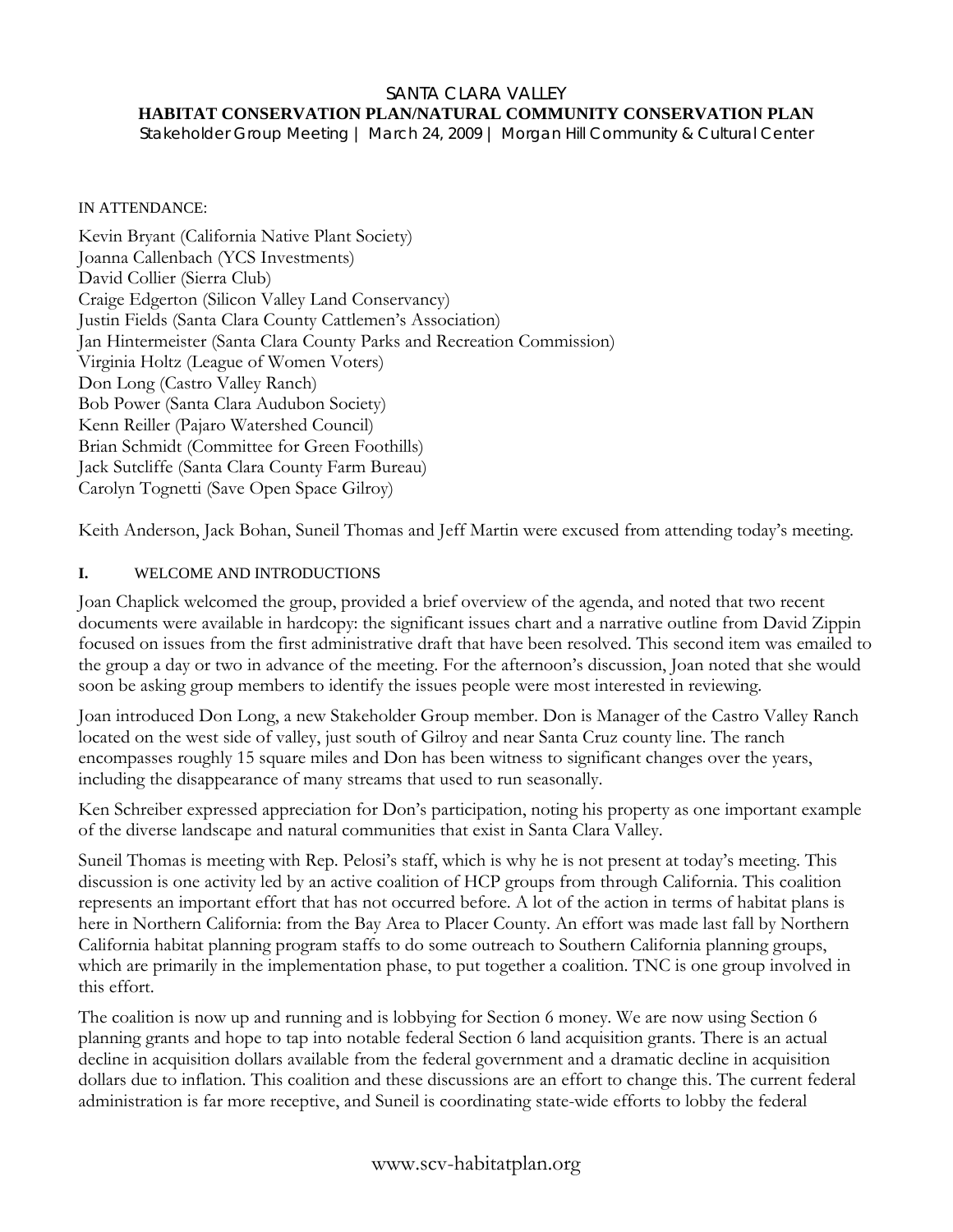government. The coalition is turning into a good forum to take on a number of related issues, including State global warming legislation and policies, and is an important development in the broader scheme of things.

### **II.** UPDATE ON PLAN SCHEDULE AND BUDGET

Ken provided a plan schedule update, noting that discussions related to the Pajaro watershed continue to impact the plan schedule. One month ago, we were dealing with very tough issues related to the aquatic conservation strategy. Last Tuesday, we had a very successful meeting with Fish and Game (DFG), National Marine Fisheries Service (NMFS), and Fish and Wildlife (FWS). The South-Central Coast Steelhead is on the endangered species list – the Pajaro River population is in dire straights. The HCP focuses principally on protection, the NCCP on enhancement, and the NMFS Recovery Plan focuses on species recovery. NMFS wants to do everything possible to recover the fish, but the question now relates to how far the Habitat Plan can go towards recovery . There are few covered activities in the Pajaro River area, and thus few wide-scale Local Partner benefits to obtaining Steelhead-related permits. We have had to convince NMFS that it is not possible to include all recovery goals in this plan. Recently, a lot of progress has been made.

In light of last Tuesday's meeting with the Wildlife Agencies, Management Team's March 21st meeting was positive. At the same time, the decision was made to instruct Jones & Stokes to push out the target date for the second administrative draft from April 1st to June 1st. By end of April 16, the goal is to have enough level of agreement with the Wildlife Agencies to determine that the second draft is soon ready for release – the aquatic conservation strategy must be part of this draft.

From the budget sense, this project needs to come to a timely conclusion. Extending the Second Administrative Draft publication implies that it will be difficult to keep from sliding the final plan adoption target into the 2011 calendar year. However, the target remains the end of 2010.

In response to a question from Virginia Holtz, Ken stated that he does anticipate stakeholder meetings to continue on a monthly basis.

Kenn Reiller asked if the steelhead recovery plan is still in review. Jerry Smith told the group that the recovery plan for this region has not yet been sent out by NMFS for Fish and Game review. There is no public version for Coho salmon, which is the first public draft release that would occur. Jerry added that NMFS is still working on the first draft for steelhead recovery, but that some concepts are arising from this process with respect with how to deal with recovery in the Pajaro watershed.

Kenn asked how important these plans are for us. Ken said that without a document it is difficult to know. Jon Ambrose in Santa Rosa has been the NOAA representative for the HCP process and is working on recovery for Coho and steelhead, but the south central coast is under the jurisdiction of the southern California office. Jon is going across boundaries but action is coming out of the Ventura NMFS office, and Jerry has little knowledge of what is going on in Ventura.

## **III.** STAKEHOLDER PRIORITIZATION OF SIGNIFICANT ISSUES FOR DISCUSSION

## **A) Wildlife Agency Significant Issues Overview**

Joan opened conversation to priority issues, noting that we have the significant issues table and David's notes to refer to during conversation. We will take advantage of Troy Rahmig's expertise today, given that he is here on David's behalf, and will continue this discussion next month.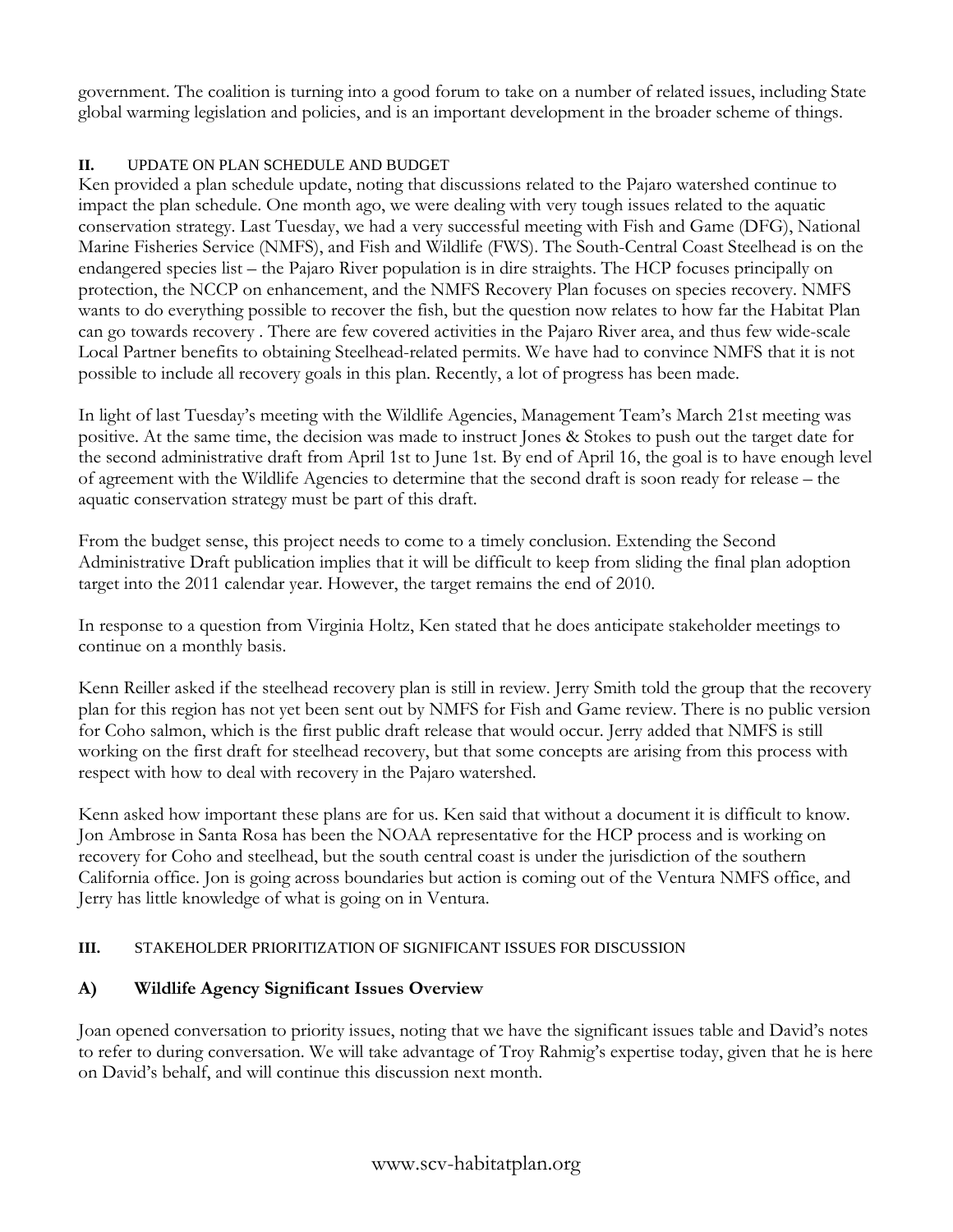Ken noted that there were no changes to the significant issues table following the technical meeting on March 11. The meeting was productive but they were not able to resolve issues without Cori Mustin, who was not available due to illness.

Stakeholders then spent a few minutes prioritizing issues for the afternoon's discussion. The following items were identified as priority for the meeting:

- Aquatic Conservation Strategy
- Pacheco Reservoir
- Burrowing Owl
- Levee Reconstruction
- Riparian Setback
- Rangeland
- Environmental Baseline and Impact Assessment

Troy noted that part of the day's exercise is to identify the group's specific questions to determine what information Jones & Stokes needs to bring back to stakeholders next week.

Joanna Callenbach asked how changes to the first administrative draft will be tracked and clearly illustrated. Troy requested that the group identify some of the things they want to see and Jones & Stokes can bring them to the next meeting. Nearly all changes will show up in the second administrative draft in a way you can identify. We can either hold off on reviewing specific changes until the second administrative draft is available or if there are logical parts we can send you in advance, we can do so.

Joan then asked the group if there is any interest in seeing text reflecting particular issues that have been resolved. Joanna requested text related to impact issues and the changes to the section regarding existing land uses.

# **B) Pajaro Watershed Aquatic Conservation Strategy**

Ken provided some detailed background related to the challenges that exist with the aquatic conservation strategy and how the Three Creeks HCP is related to this effort. With respect to watershed lands and San Jose's jurisdiction, the northern part of the Study Area excludes the Pajaro River watershed and includes all of Coyote Creek other than the Baylands and a good chunk of Guadalupe Creek. The SCVWD's Fisheries and Aquatic Habitat Cooperative is an effort in response to water release policies and procedures in Stevens Creek, Guadalupe and Coyote watersheds. Roughly 10 years ago there were complaints that policies were harming steelhead, and thus in violation of protection laws. Litigants reached a settlement agreement and a habitat conservation plan would be an important part of this. This HCP is called the Three Creeks. For two of the three creeks – Coyote and Guadalupe – the Three Creeks HCP strategy is the basic aquatic species conservation strategy in the northern part of the land in the Santa Clara Valley HCP.. Wildlife Agencies received the first draft of the Santa Clara Valley HCP in October/November 2008 and called out Pajaro watershed as an area with significant aquatic species issues. NMFS asked the HCP incorporate a list of 55 items or strategies into the plan, many of which came directly from timber harvesting areas in the Pacific Northwest. The list of recommendations was reviewed by Local partners and consultants. It was found that 25 of these were already in the plan, another 20 or so were already partially in the plan, and some were simply outside the pale. One example of the type of commitments that NMFS wanted included in the plan was a numerical reduction in sediment flow. We provided our comments on all 55 of these requests. Aside from the expansion of Gilroy, some residential sites, and some Morgan Hill activity, there are otherwise few covered activities in the Pajaro watershed. We are trying to convince NMFS that the value of the Pajaro steelhead permit and the costs to achieve it need to be in reasonable balance. Last week there was the

www.scv-habitatplan.org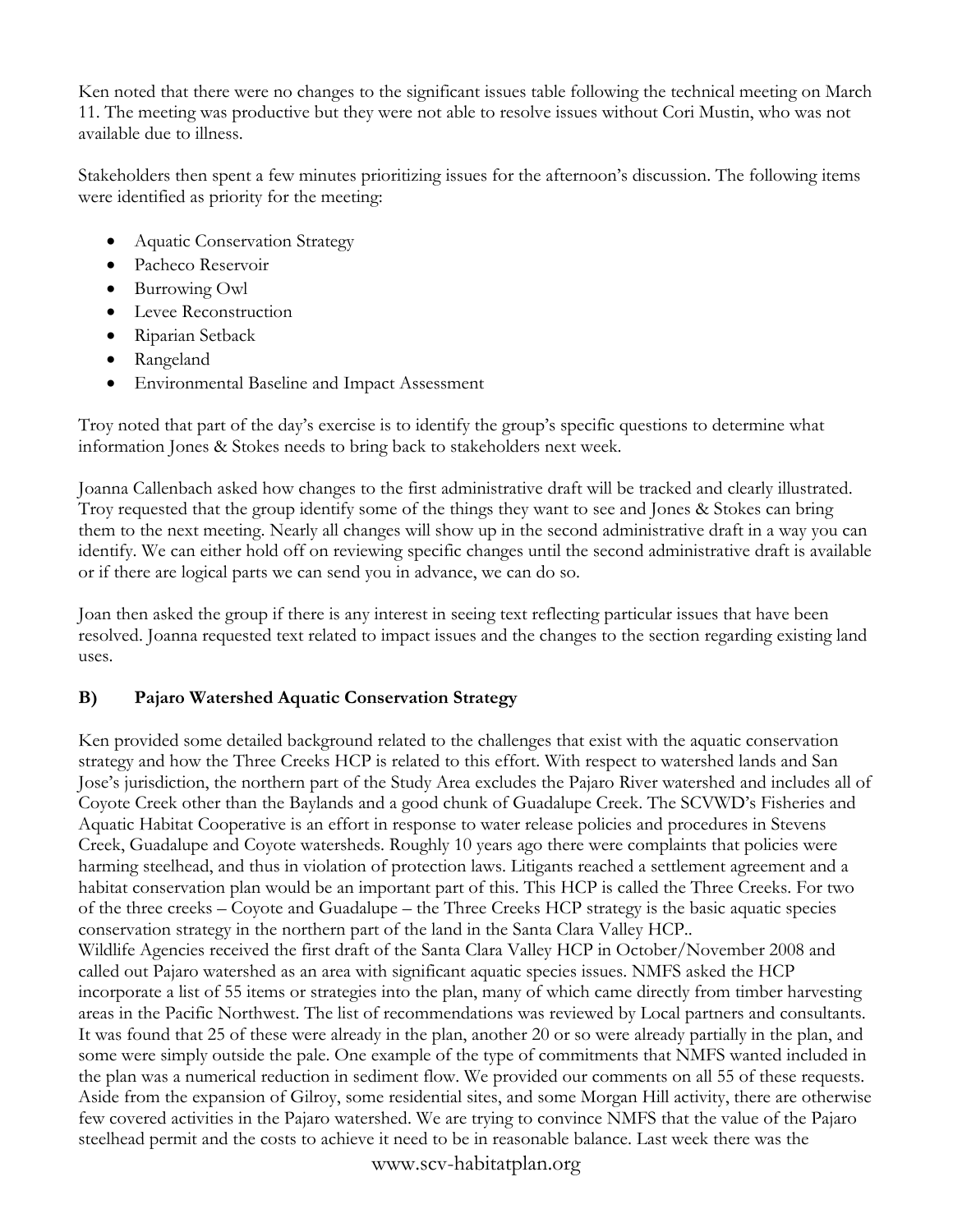realization of the need to keep things in reasonable balance. In other words, we have made progress and are moving beyond discussion of creating specific numerical targets for sediment, etc.

Another significant change is that Pacheco Reservoir expansion has been removed from the habitat plan by FWS. This was one of the largest covered activities, and it will now have to be covered by a future Habitat Plan amendment process. There will be discussion in the Habitat Plan on future terrestrial mitigation ifthe expansion is proposed. Pacheco Reservoir expansion was removed because of fear related to impacts to delta smelt from water allocation and the concern that Pacheco reservoir expansion could be linked to Delta issues.

David Collier asked how delta smelt and the Pacheco expansion are connected given that they are in completely different watersheds. Jerry and Troy responded that this concern relates to imported water - to have water coming downstream from the reservoir for steelhead requires imported water. In the current political environment, you have to assume that you'll need to legally defend yourselves on anything related to the Delta water flow. The decision has been made to isolate expansion of the reservoir as a future amendment to the plan, so if it comes under scrutiny and requires additional review time, the amendment to the plan will then be the focus, and not the plan itself.

Jerry noted that reoperation of Uvas Reservoir is another major point of discussion among the Wildlife Agencies and local people with interest in protection of Steelhead. At this point there is agreement among people in this group, but the agreed upon approach has not be approved by the Water District. This is another key reason why the first administrative draft did not include the Uvas re-operation aspect of the aquatic conservation strategy for South County.. Reoperation of Uvas is a critical piece for the strategy but we cannot add it to plan until the Water District approves.

The Water District will need either the Habitat Plan, a separate Pajaro Watershed HCP or one of more Section 7 permits to operate Uvas and Chesbro reservoirs. Ken is striving to keep the reservoir activities in the plan in a reasonable way. It is difficult convincing agencies that yes, these are important, but not so important that NMFS requirements put the plan in jeopardy.

Kenn Reiller noted the importance and implications of dam safety and infrastructure programs in the project area and the region. Despite the challenges in characterizing how important water supply is to the region and to the HCP in Santa Clara County (as in part evidenced in local urban water management plans), he would not want to see these issues drop out of plan. While we don't want to elaborate on the details and political implications of water supply during interest-based negotiations, he hopes people really understand how serious we are.

Virginia Holtz asked if Pcheco reservoir reoperation has been taken out of plan. Reoperation of the existing Pacheco reservoir is still on the table.

Brian Schmidt inquired into the February 4, 2009, recommendations from NMFS. According to Ken, reducing sediment and impervious flows below existing levels were the political challenges. But other noted issues here were legitimate.

# **C) Western Burrowing Owl**

Troy provided background and an overview of where we are today with respect to western burrowing owl conservation. There has been a bit of progress since the last meeting. Burrowing owl impacts and assessing those for breeding western burrowing owls is one of the great challenges of this plan process. Doing so is difficult because we are dealing with a resource that is at a very, very low level in terms of both the number of owls and the number of locations where they exist. The other reality is that we have limited control about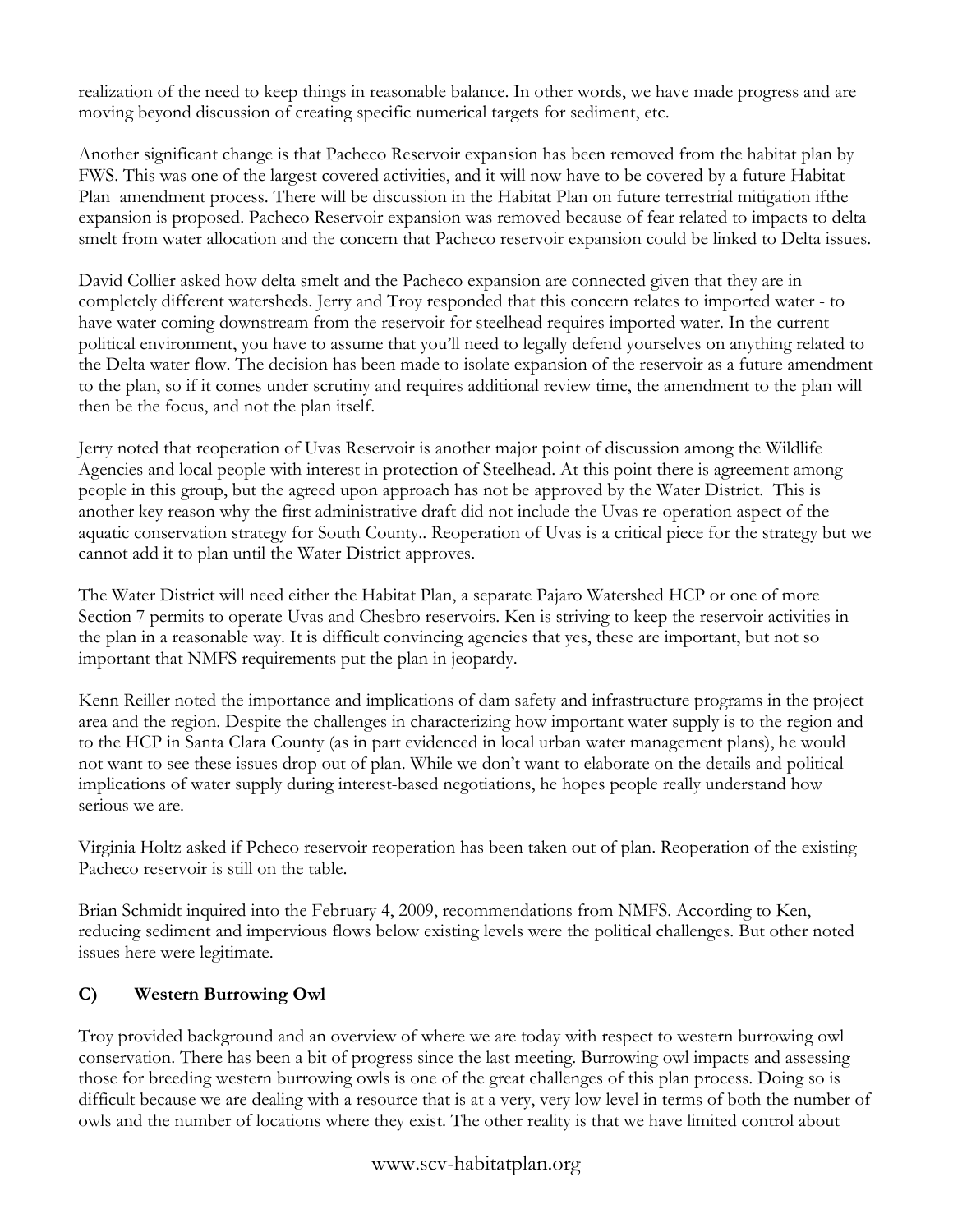what happens to existing populations – of the three multiple nesting locations, one is the San Jose airport and another is the San Jose Water Pollution Control Plant and both of these are not covered activities. We've drafted a conservation strategy to do our best to protect existing populations and to come up with rigid guidelines to determine how western burrowing owls can be impacted and how those impacts would occur (ratio and location). The bottom line is that with so few owls with so few locations you can have no net loss – the goal is to keep habitat where it is. Again, the difficult part of this is north San Jose. Maintaining habitat would require a high level of mitigation in an area of proposed development or bringing in land in lieu of fee to set aside as habitat. While this seems a good approach, it is somewhat tenuous. Land is limited and expensive, and even if we were to protect all land in the area we are not sure this would have a significant impact since bird numbers are so low.

This suggests that we need to get creative. If we want to meet our goals and objectives then we need to think about how to do that knowing that we have only two populations right now. Our two options are to bolster the existing population from within the study area and to trans-locate birds from outside the study area into the study area. Both are research-oriented at best and have only been met with marginal success where they have been implemented. DFG frowns upon trans-location – it doesn't like moving animals around, and only supports doing so when there are no other options.

This, then, forces the question: when have we run out of options? When do we begin making decisions? We have drafted language that seeks to answer these questions in this context. It went to the Agencies, and San Jose and the Water District provided comments. FWS provided limited comments (the burrowing owl is not federally listed), and deferred to DFG. We have received no formal comments from DFG but we've had a couple of conversations and conference calls related to the subject, with no surprising outcomes. We are in the process of setting up a meeting in a couple of weeks that will hopefully include Wildlife Agencies and result in substantive comments from DFG.

Currently, we are reviewing what we do with the owls here at both the state and local levels. This issue has received a fair amount of attention as it relates to statewide habitat issues, and part of this process is to come up with solutions to problems like this. There is a larger process that we are trying to inform. At that point, Troy opened up the conversation to questions from the stakeholders.

Bob Powers asked if there have been any conversation about fostering chicks on-site? Troy responded that there have been only brief conversations about bringing in chicks and supplanting them into existing populations. Captive breeding is an option here, and there has been talk about fostering young into Santa Clara colonies.

Bob Powers stated that our population is on the brink. In his estimation, it doesn't appear to be a good use of resources to purchase suitable habitat because what we consider suitable habitat is available now and owls aren't using it. The only tools left are bringing in birds from other populations or begin captive breeding to augment the existing population. All strategies to preserve, acquire, and enhance land are only viable if you have population that is large enough to use land.

According to Troy, DFG agrees with that, but it seems it is working to justify that the owl populations are on the brink. In fact, these populations are on the brink. To design and begin implementation of a captive breeding program would take a few years, and it seems that this is the kind of activity you'd want to begin at day one in order to get it working. Bob expressed interest in participating in the conference call with Wildlife Agencies about determining the definition of "on the brink."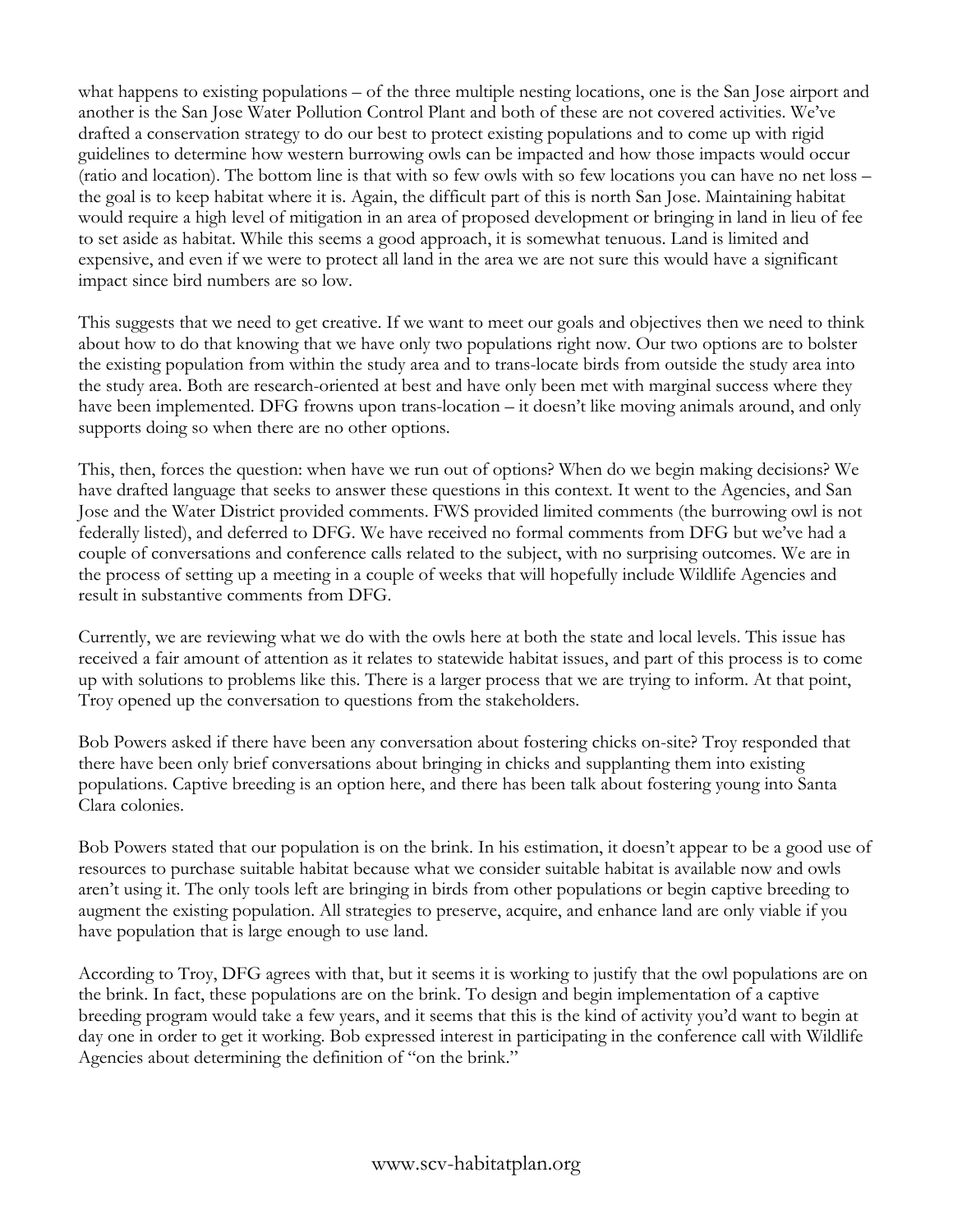Jan Hintermeister agrees with Troy. If the water pollution control plant land is not on the table, then that is also very significant. That's the land that is available. Bringing owls in from the outside is also very expensive and so if this is a consideration we need to factor costs into our cost estimates.

One stakeholder asked, based on conversations with the Wildlife Agencies, will there be an update to the burrowing owl conservation strategy prior to release of second administrative draft? Troy affirmed that an updated strategy will be part of the second administrative draft. The goal is to receive FGD comments, revise, and incorporate into the second admin draft. This also depends on what we hear from FGD in early April. They want Esther Burkett to be involved. Certainly the strategy will be updated.

Ken noted that Dave Johnston is in great need of support from Sacramento, and can only go so far on his own. We know that the situation is dire, and even people less familiar with the issue here in the South Bay can attest to this. But we still work to boost existing, small populations. The number of locations will not increase soon.

One stakeholder asked about the potential in the future to think on a regional scale – looking from San Jose to Salinas, what is the pattern of use and how has that changed over time? Bill Borneman, a consultant working with Fish and Game on WBO issues, and Troy Rahmig spoke about it this morning.

Ken posed the question, have we reached a tipping point with the western burrowing owl? If we have, this begs the question of what is the appropriate expanse to look at. 520,000 acres is not necessarily a very large area to focus on with respect to conservation. The Statewide discussions of owl conservation is that the owl is doing pretty well in the San Joaquin Valley and the Central Valley.

The City of San Jose is still in the early stages of their master planning process for the water pollution control plant (north of 237 in North San Jose). In beginning of the process, the question was whether the master planning process would be covered under the plan. Originally it was thought that it would not, though the question remains about how these processes will continue to interact. The question is how much push-back the city will receive when the master plan is reviewed, as alternatives to the land use plan are still being worked out.

San Jose's challenge is that the water pollution control plant is a San Jose-Santa Clara facility, and Santa Clara is not in the plan. Plus numerous other Districts contract for use of the facility. This is a case where many different partners have access to the facility, but only San Jose owns the land. Given the situation, San Jose needed to remain less proactive with respect to burrowing owl habitat in order to maintain relations with partners.

Ken asked, at what point does mitigation outside the study area becomes an option? Jan noted that this is what happened previously – the purchase of land in turn for the de facto extermination of owls. Troy noted the central role of economics here. The City of San Jose has asked us to demonstrate how creating a preserve could match up dollar for dollar to developing the land. Of course, it cannot.

Even in the case of land purchased near Byron in the San Joaquin Valley, the decision was to exchange burrowing owls for unproductive land. There are no owls in Byron.

Bryan noted that even if local partners could get permission to take mitigation outside of the county, he imagines the local partners would have to decide whether they want to do this. He also noted that had we undergone this process ten years ago, we would already be in the adaptive management phase and this would be considered a changed circumstance. Troy noted that this may not even be considered a changed circumstance given the status of the species.

www.scv-habitatplan.org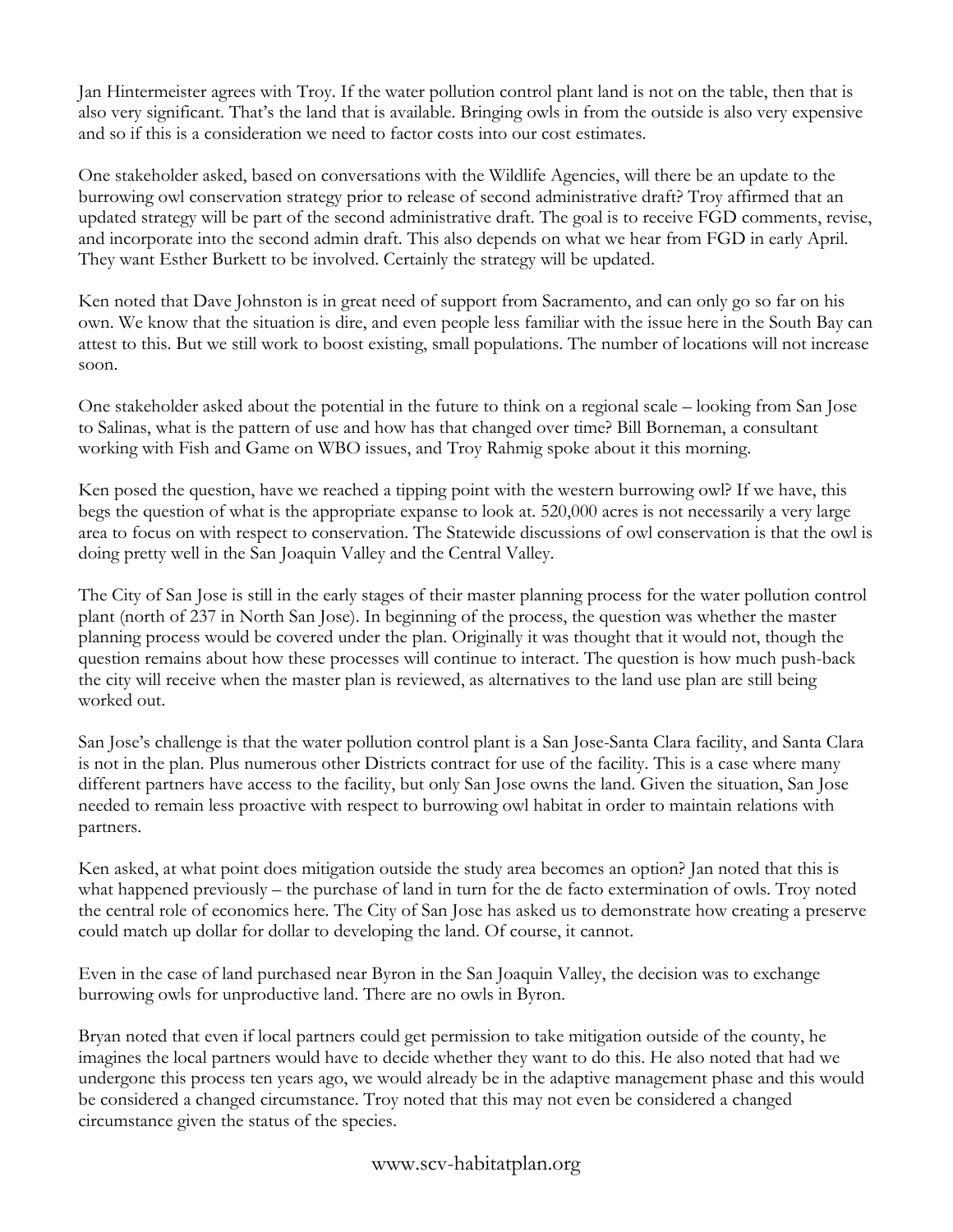Joanna asked, if we reach the point where we institutionally elect to go to the last resort, can you identify locations that would actually work for trans-locating? Is there any certainty?

Troy replied that no, there is very little certainty. Much land has been surveyed and owls do not exist there, or at least not in colonies. There is some certainty related to fostering burrowing owls in Santa Clara County, but prospects remain relatively uncertain. According to Ken, research with respect to trans-locating owls paints a very dire picture. This would be one of the things that would be done in a research driven, adaptive management way in coordination with FGD so we can learn something about owls, not just here but in general, and hopefully apply our new knowledge elsewhere.

Ken noted that we are dealing with a local, regional and Statewide policy issue that goes all the way to the top of FG, which is probably why it is difficult getting the detailed responses from FG to our local specific situation.

# **D) Levee Reconstruction**

Kenn Reiller opened conversation with comment and a question for Don Arnold. If a levee encroaches on a riparian setback, he would like to think that this would require an alternatives analysis related to high-tech structures or a floodwall. He noted that opportunities exist to deal with setbacks and other things in the context of levee and floodwall construction and repair – today's levee replacement won't be like it was in the 50's. Kenn also requested clarification related to how levees are counted. Ken requested that levee measurement be clearly explained in the plan. According to Don, the size of the levee is actually half the length described in the plan – since each side of the levee is counted in the total.

People have tried to do things in past to reduce conflict between levees and existing vegetation. Technology exists today to provide some possible alternatives. Kenn also requested that the plan distinguish between a credible levee and an illegitimate levee.

Don A. agreed, and noted that there are multiple definitions of levees: FEMA, Army COE, raised dirt, etc. We have worked hard to determine what we call a levee and have created a GIS layer to organize our understanding of our levees. Jones & Stokes will have a GIS layer that includes the levees in covered areas.

Conversation continued with questions related to levees and riparian vegetation. One stakeholder asked, can you commit to replacing shaded vegetation on a stream? Do we have to replace vegetation in kind? We may be able to add value where it didn't exist before.

Jerry noted that there has been conservation action in South County to girdle and remove vegetation for the purposes of simulating successional mosaics along Uvas for least bells vireo and steelhead. He explained that when it comes to riparian vegetation and other habitat, there is such thing as too much of a good thing. For example, in a fast-water situation more sun is actually preferred to support steelhead. More shade equals less productivity with respect to algae growth, food, etc.

Kenn then asked if we can add dikes to the definition of levees and noted the similar function of levees and dikes with respect to habitat creation. Levees and dikes both collect water, creating potentially rich habitat.

Carolyn inquired regarding the status of the riparian setback. Ken noted that setbacks are a "yet to be discussed in detail" issue. There has been a lot of discussion among local partners, particularly regarding how setbacks should be applied to the variety of classes of creeks. The question becomes how to differentiate creek types and how to deal accordingly with setbacks. Sediment is also a central issue. There is a natural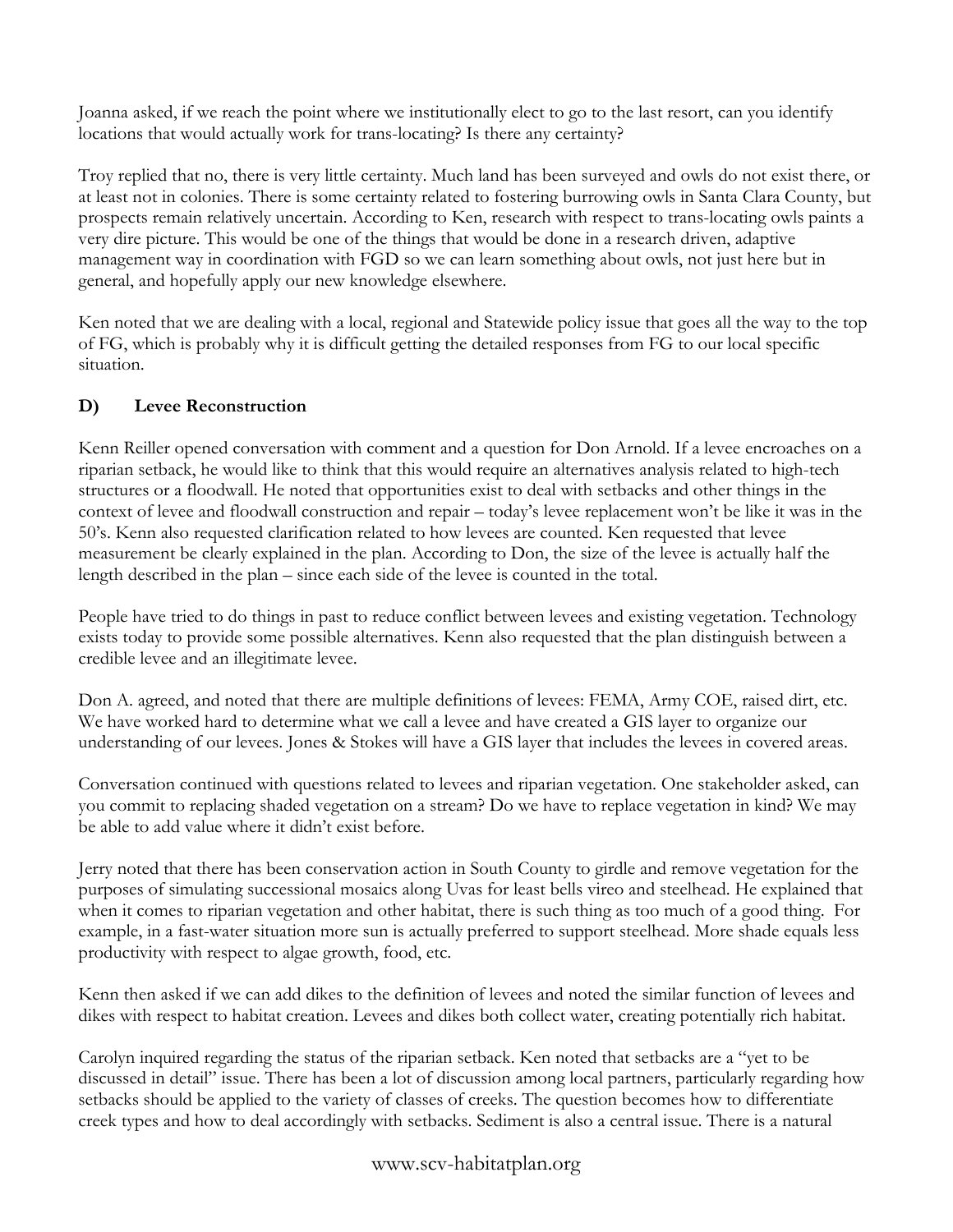tension between the natural function of creeks to move sediment and the negative impacts of too much sediment. The wrong amount of sediment in the wrong locations impedes spawning.

Questions asked currently include: to what extent should setbacks foster vegetation for fish, be designed to preclude activities that damage the creek, be designed to reduce sedimentation, etc.? Where we have ended up is to make a couple of differentiations. We have differentiated among setbacks for types of streams: ephemeral, intermittent and perennial. First, for ephemeral streams a setback of 35 feet is recommended. Below that, slopes over 30% should have greater setbacks. Then, the setback needs to be behind riparian vegetation – 50 feet behind riparian vegetation.

We have also differentiated between setbacks inside planned urban areas or outside planned urban areas. The proposed setback shrinks in higher density urban areas. In these areas, trying to determine a larger setback would create a situation in which many exceptions, or variances, are required given existing development patterns and the location of existing parcels.

Ken continued, stating that most developed creeks have been developed with shallow setbacks and so it is not very feasible to impose greater setbacks at this stage. We came up with a policy that is based on San Jose's policy. You are not allowed to develop closer than 35 ft. to the creek, but if you're within 30 and 75 feet you are required to pay a restoration fee. This is where we are trying to address the issue of maintaining the creek. This issue remains on the list of things to discuss with the Wildlife Agencies. A similar tension exists here related to what is ideal and what is working in the world.

Jack Sutcliffe asked if stream-side setbacks will apply to streams on agricultural or cultivated lands. Ken answered that setbacks would only apply to developed land. Cultivated land is not a covered activity.

In response to a question from Carolyn, Ken clarified that the HCP would set a minimum setback requirement and local agencies could always set requirements that exceed that minimum.

Jerry noted that setback may save habitat, but if you have a culvert you get increased sediment and may actually be worsening in-stream water quality. In this case, you have a riparian area good for habitat but are trashing habitat in-stream. An alternative to this situation could be a stronger focus on retaining run-off water on-site.

Ken told the group that there was a meeting in Sacramento a week ago during which it was agreed to target post-construction runoff to be no more than pre-construction run-off. However, upon reading the County drainage manual it seems this wouldn't work. Much of the County has clayey soils, so if you manage water exclusively on-site then stagnant water would remain on-site, causing potential public health issues. One of the regulatory forces requiring that water leave the development site is disease control. Ken noted the need to discuss this further.

Joanna stated that the HCP should refer to this process and to the importance of on-site management. Brian noted that in Los Angeles they store water underground in on-site detention ponds. Water Resources Control Board C3 provisions say that you must manage your hydrograph.

Ken reminded that group that that provision is one of the SF Board, and that the Central Coast Board is limited to Morgan Hill, Gilroy and San Martin. Regulations applicable to unincorporated county lands are limited to management of point sources.

Kenn suggested that unless there is a case study to illustrate what stream setbacks really accomplish, we'll run into situations on a case by case basis where we either deny people the ability to defend their property or we

www.scv-habitatplan.org